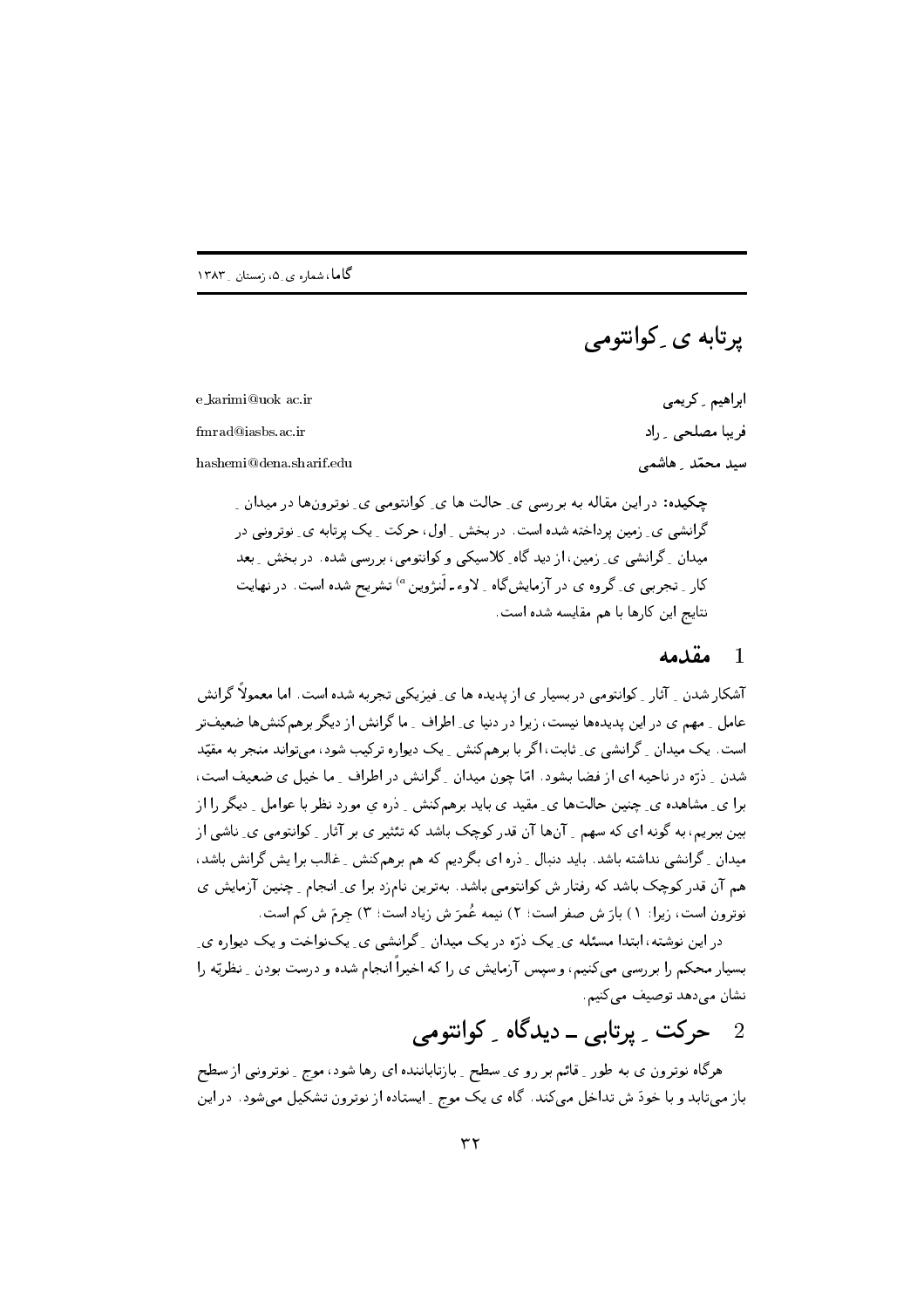حالت احتمال ِ یافتن ِ نوترون در یک ارتفاع ِ خاص بستهگی به یک عدد ِ کوانتومی دارد، عدد ی که حالت ها ی ِ مقید ِ نوترون در این میدان را مشخص می کند. برا ی ِ به دست آوردن ِ ِ تابع ِ ِ احتمال ِ ِ نوترون در این میدان باید برا ی <sub>-</sub> این نوترون معادله ی ِ شرودینگر<sup>6</sup> را (همراه با شرایط <sub>-</sub> مرز ی <sub>-</sub> مناسب) حل كنيم [1]:

$$
\left(-\frac{\hbar}{2m}\frac{\partial^2}{\partial z^2} + mgz\right)\psi(z,t) = i\hbar\frac{\partial}{\partial t}\psi(z,t),\tag{1}
$$

 $\mathcal{L}_1$  در این جا  $m$  جِرم ِ نوترون،  $z$  مکان،  $t$  زمان، و  $\psi(z,t)$  تابع ِ موج ِ نوترون است. بهتر است معادله $m$  ک شرودینگر را با پارامترها ی ِ مقیاس ِ  $\ell$  و  $\tau$  که از جنس ِ طول و زمان اند، بی بُعد کنیم.

$$
\tau := \sqrt[3]{\frac{2\hbar}{mg^2}}, \qquad \ell := \frac{1}{2}g\tau^2. \tag{2}
$$

کمیتها ی ِ بی بُعد \_ Z و T را تعریف می کنیم و معادله ی شرودینگر را بر حسب \_ آنها بازنویسی میکنیم

$$
Z := \frac{z}{\ell}, \qquad T := \frac{t}{\tau}.
$$
 (3)

و از آن جا:

$$
\left(-\frac{\partial^2}{\partial Z^2} + Z\right)\psi(Z,T) = i\frac{\partial}{\partial T}\psi(Z,T),\tag{4}
$$

متغیرها ی ِ جدید ِ Z و Tمستقل اند. اینک از روش ِ جداسازی ی ِ متغیرها استفاده میکنیم. می گیریم

$$
\psi(Z,T) = e^{-i\omega T} f(Z),\tag{5}
$$

با کم ی محاسبه خواهیم دید که  $f(Z)$  در معادله ی ِ ایری $^{(c)}$  صدق میکند:

$$
-\frac{d^2}{dZ^2}f(Z) + (Z - \omega)f(Z) = 0.
$$
 (6)

 $\epsilon$ انرژی ِ دره برابر است با  $\epsilon$ 

$$
\epsilon := \frac{\hbar \omega}{\tau}.\tag{7}
$$

جوابها ی معادله ی ایری به شکل وزیر است:

$$
f(Z) = c_1 \operatorname{Ai}(Z - \omega) + c_2 \operatorname{Bi}(Z - \omega).
$$
 (8)

که در آن (Ai(x و (Bi(x تابعها ی ِ ایری ی ِ نوع ِ اوّل و دوّم انـد کـه تـغییـرات ِ آنها بـرحسب ِ ِ متغیر ً شان در شکل ۱ رسم شده است [2].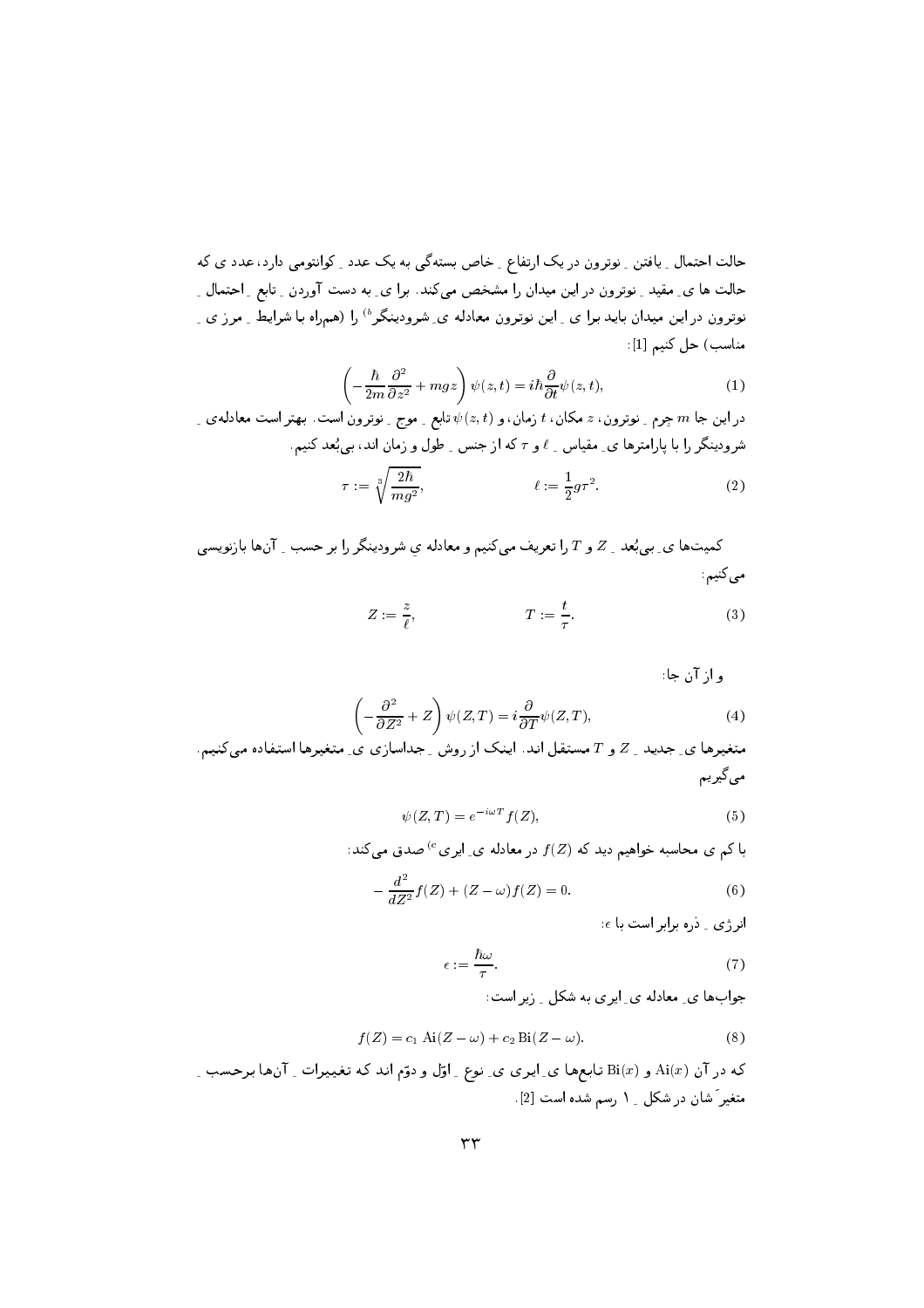

شکل ۱: توابع ِ ایری،  ${\rm Ai}(x)$  و  ${\rm Bi}(x)$ ، برحسب ِ متغیر ِ  $x$  در بازه $[-10, +2]$  رسم شده است.

باید شرطها ی ِ مرزی ی ِ زیر را اعمال کنیم:

$$
\lim_{Z \to 0^+} \psi(Z, T) = 0,\tag{9}
$$

$$
\lim_{Z \to +\infty} \psi(Z, T) = 0. \tag{10}
$$

از آن جا به دست خواهیم آورد:

$$
\psi(Z,T) = c_1 e^{-i\omega T} \text{Ai}(Z - \omega). \tag{11}
$$

شرط \_ (9) مقادیر \_ انر ژی را معین می کند. این شرط می گوید باید داشته باشیم ai(-w) = 0، که یعنی ب باید یک ی از صفرها ی ِ تابع ِ Ai باشد. تابع ِ Ai بهشمار صفر دارد، که همهگی در نیمه ی ِ  $\omega$ منفی ی ِ محور ِ حقیقی اند. این صفرها ( «z ها)، مانند ِ صفرها ی ِ تابعها ی ِ بِسِلٌ <sup>e)</sup>، مجموعه ای گسسته اند. به این ترتیب، انرژی ِ نوترون ها از رابطه ی ِ (7) به صورت ِ گسسته ی ِ زیر در خواهد آمد :

$$
\epsilon_n = -\frac{\hbar}{\tau} z_n. \tag{12}
$$

احتمال \_ حضور \_ نوترون در مكان \_ Z به صورت \_ زير است [1]:

$$
P_Q(Z) := |\psi(Z, T)|^2 = |c_1 \text{ Ai}(Z - \omega)|^2.
$$
 (13)

در شکل \_ ٢، حالتها ي\_ کوانتومي و تابع \_ احتمال \_ وجود \_ نوترون در نقاط \_ مختلف براي چهار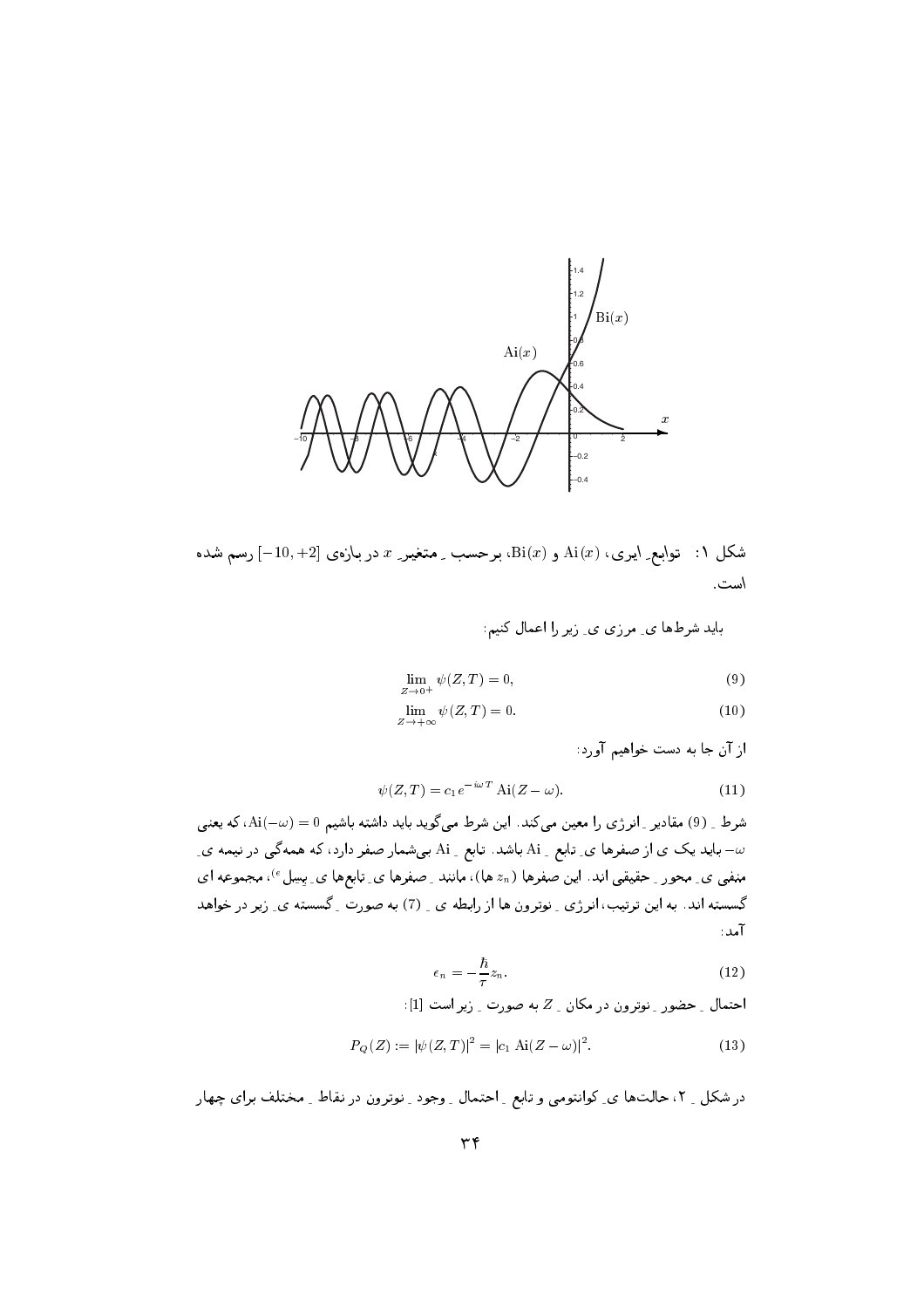

شکل ۲: احتمال ِ پیدا کردن ِ نوترون ها بر حسب ِ ارتفاع ِ ِ z . این نمودار از مرجع ِ  $[3]$ بر داشته شده است..

فرض کنید نوترون ی را تا ارتفاع <sub>-</sub> H بالا آورده و آن را به طور <sub>-</sub> عمودی رو ی ِ سطح <sub>-</sub> بازتاباننده رها کنیم (شکل Ma). از دید Mعلاسیکی میتوان تابع ی تعریف که اگر در  $dz$  ضرب شود احتمال  $\,$ حضور \_ ذرّه در فاصلهى \_ بين \_ z و z + dz را بدهد. احتمال \_ يافتن \_ ذرّه در يک مکان با سرعت \_ ذرّه نسبت ِ عکس دارد، یعنی

$$
P_C(z) := \frac{C}{V(z)}\tag{14}
$$

که در آن  $P_{C}(z)$  و  $C$  بهترتیب تابع ِ (کلاسیکی ِ ) احتمال و ثابت ِ بهنجارش هستند. با استفاده از پایسته گې ی. انرژي، سرعت په در مکان په پرایر خواهد بود یا:

$$
V(z) = \pm \sqrt{2g(H-z)}.\tag{15}
$$

با استفاده از بهنجارش، 1 $z=1\sum_{-\infty}^{+\infty}P_{C}(z)$ ، تابع ِ احتمال به صورت ِ زیر بهدست خواهد آمد:  $P_C(z) = \begin{cases} \frac{1}{2\sqrt{H}\sqrt{H-z}} & z \in [0, H], \\ 0 & z \notin [0, H]. \end{cases}$  $(16)$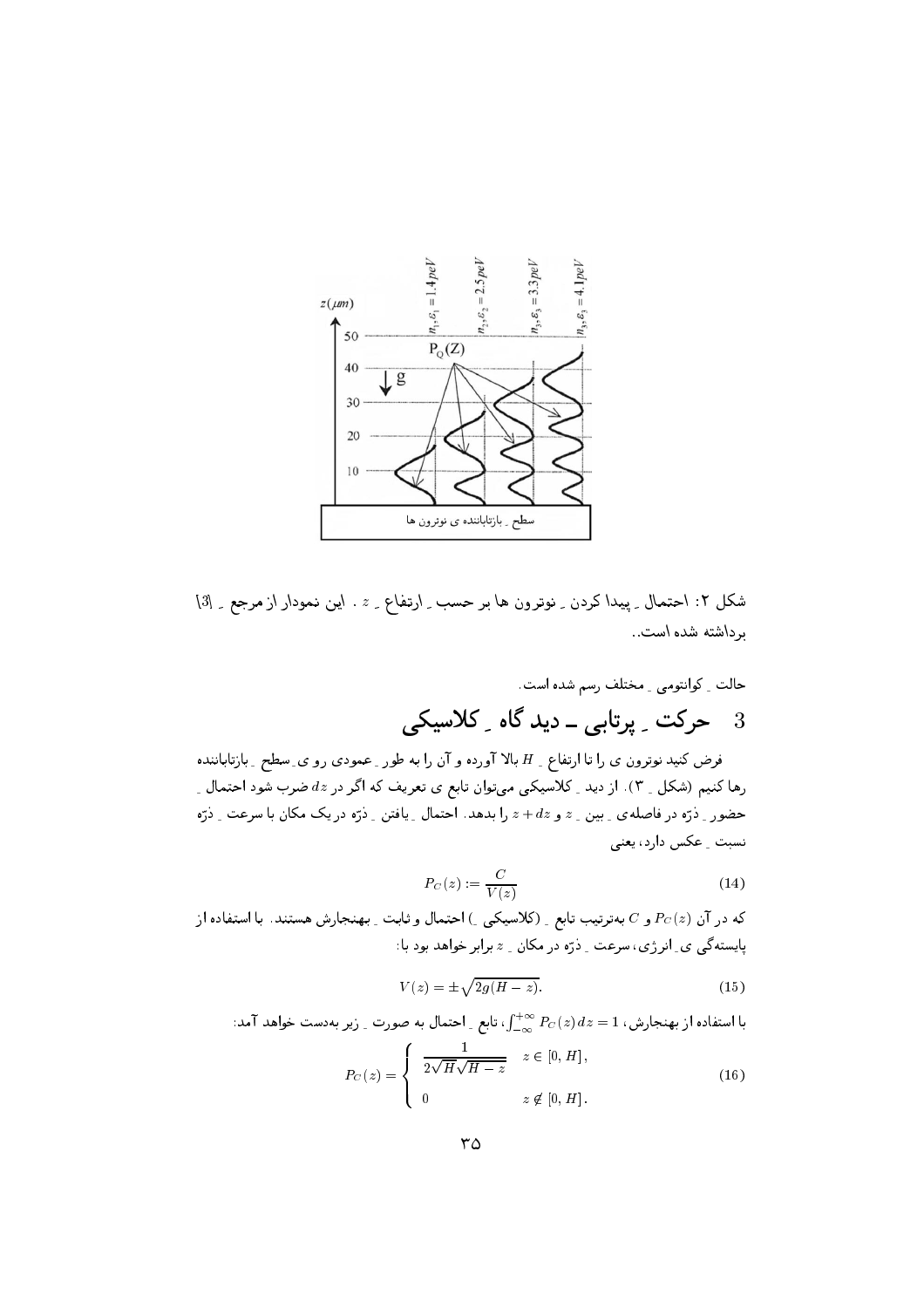

شکل ۳: تابع ِ (کلاسیکی ِ ) احتمال ِ وجود ِ دُرَّه، ( $P_C(z)$ ، برحسب ِ مکان (¿) رسم شده است.

نمایش ِ تابع ِ احتمال بر حسب ِ ارتفاع از سطح ِ بازتاباننده در شکل ِ ۳ رسم شده است. نتایج <sub>۔</sub> آزمایش گاهی  $\overline{4}$ 

در یک آزمایش ِ واقعبی نمبیتوان یک نوترون را جدا کرد و اجازه داد آزادانه روی ِ سطح ِ بازتاباننده سقوط کند، تا چگالی ی ِ آن به صورت ِ تابع ی از ارتفاع به دست آید. بهتر است باریکه ای از نوترونها را تدارک ببینیم که افقی حرکت کنند. اگر در بالا ی ِ سطح ِ بازتاباننده تمام ِ نیروها، به استثنا ی ِ گرانش حذف شوند، آن وقت میتوان حرکت ِ نوترونها را به دو حرکت ِ مستقل ِ افقی و قائم تجزیه کرد. نیرو ی گرانشی تنها بر مئلفه ی قائم په سرعت اثر دارد و در این راستا (همراه با سطح ِ بازتاباننده) یک چاه ِ پتانسیل به وجود می آورد. در گرنُبل<sup>4)</sup> در مرکز ِ لاوء ـ لَنژوین با چشمهها ی ِ نوترونی ی ِ فوق سرد، نوترونها یی با سرعت ِ در حدود ِ 1  $\rm{m s^{-1}}$  ایجاد کرده اند و آنها را رو ي ِ سطح ي آينه اي به طول 10 cm هدايت كردَند [3]. اگر اجازه دهيم نوترونها به بالا بيرند، یک مسیر ِ سهمیشکل طی خواهند کرد. از دیدگاه ِ کلاسیک در جا یی که بیشینه ی سهمی است، مثلفه ی ِ عمودی ی ِ سرعت صفر میشود و سپس افزایش می یابد. برا ی ِ محدود کردن ِ مثلفه ی ِ عمودی ی ِ سرعت از یک جذبکننده ی نوترون، که موازی ی ِ سطح ِ بازتاباننده بود، استفاده کردند. فاصله ی ِ میان ِ جذبکننده و سطح بازتاباننده را میشد تنظیم کرد، و به این ترتیب میشد یک ارتفاع ِ خاص ,ا پر سي کړد (شکل \_ ۴).

در این آزمایش، نوترونها بین <sub>-</sub> آینه ی<sub>-</sub> پایینی و جذبکننده ی<sub>-</sub> بالایی در جریان اند. فرض کنید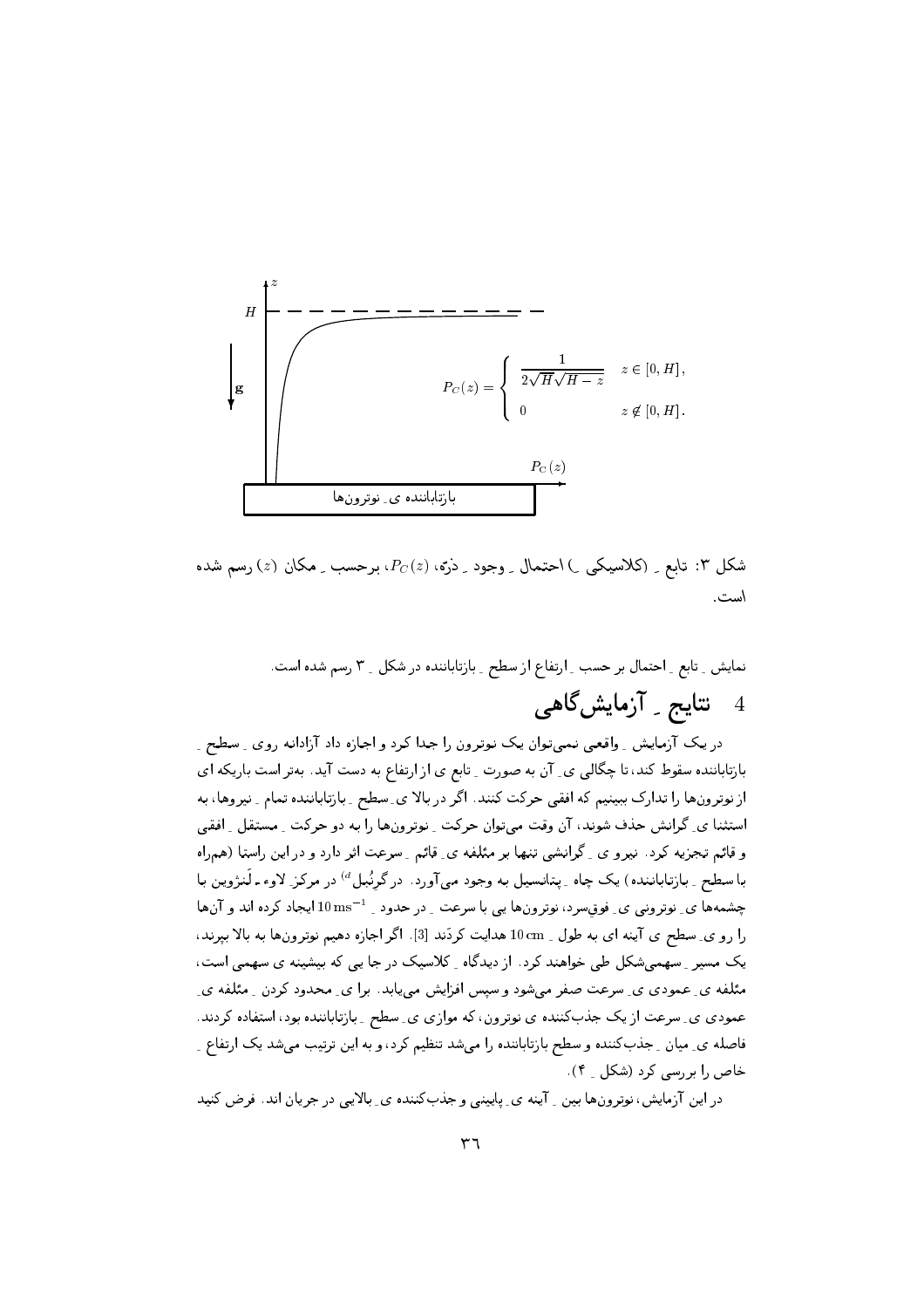

شکل ۴: چیدهمان ِ آزمایش ی که در مرکز ِ تحقیقاتی لائو ـ لَنژوین انجام شده است. این نمودار از مرجع \_ [3] برداشته شده است..

فاصله ي بين پر آينه و جذب كننده ي نوترونها باشد. تعداد په نوترونها ي دريافتي  $(N)$  به  $h$ صورت ِ تابع ی از h اندازهگیری می شود. در واقع، مئلفه ی ِ عمودی ی ِ سرعت با پارامتر ِ h مشخص میشود. برا ی ِ این که مئلفهها ی ِ عمودی و افقی ی ِ سرعت از هم جدا باشند باید در کیفیت و تنظیم ِ قسمت ها ی ِ مختلف ِ چیدهمان ِ به کار رفته محدودیتها یی را اعمال کنیم.

اگر h کوچکتر از پهنا ی ِ پایینترین حالت ِ کوانتومی باشد، N باید صفر شود . حال شروع به  $\,h\,$  افزایش ِ  $\,h\,$  میکنیم، سپس شمار ِ نوترونِها ی ِ دریافتی را به صورت ِ تابع ی از  $\,h\,$  میسنجیم. وقتی برابر شد با یهنای ِ پایین ترین حالت ِ کوانتومی ( $n=1$ )، آن وقت  $N$  باید به شدّت افزایش پابد تا از یهنای ِ دومین حالت ِ کوانتومی کوچک تر شود. افزایش ِ h تئثیری در شمار ِ نوترون های ِ  $h$ دریافتی ندارد و مقدار M شابت است. به همین ترتیب رفتار M کوانتومی ی ِ نوترون در میدان M گرانشی در h ها ی ِ کوچک دیده می شود؛ امّا اگر h به اندازه ی ِ کافی بزرگ شود، وابستهگی ی ِ کلاسیکمی ی ِ N باید متناسب با h باشد، و افزایشها ی ِ «گامبهگام» ِ N از بین برود . امّا در واقع به دلیل ِ وابسته گی ی ِ h بهسرعتها ی ِ مُجاز (یا بالعکس) برای ِ انتشار در یهنای ِ شکاف ِ جذبِکننده و آینه، این وابسته گی به صورت  $h^{\frac{3}{2}}$  خواهد بود . نتایج <sub>-</sub> آزمایش گاهی در شکل های <sub>-</sub> ۵ و ٦ نشان داده شده است.

همان طور که اشاره شد، اگر پهنا ي ِ شکاف کوچکتر از پهنا ي ِ فضايي ي ِ پايين ترين حالت ِ کوانتومی باشد، ناشفاف بودن ِ شکاف برا ی ِ نوترونها به طور ِ واضح مشاهده می شود؛ حال آن که رقطر» \_ یک نوترون در حدود \_  $\mu\,m$   $10^{-9}\mu\,m$  است که بسیار کوچک تر از یهنا یی است که شکاف برا ی نوترونها شروع به شفاف شدن میکند. این پهنا، که حدود 15µ m است، هنوز برا ی \_ نوترون ها شفاف نیست، امّا به اندازه ای بزرگ است که میتوانیم عبور ِ نور مرئی را مشاهده کنیم. (طول ِ موج ِ ِ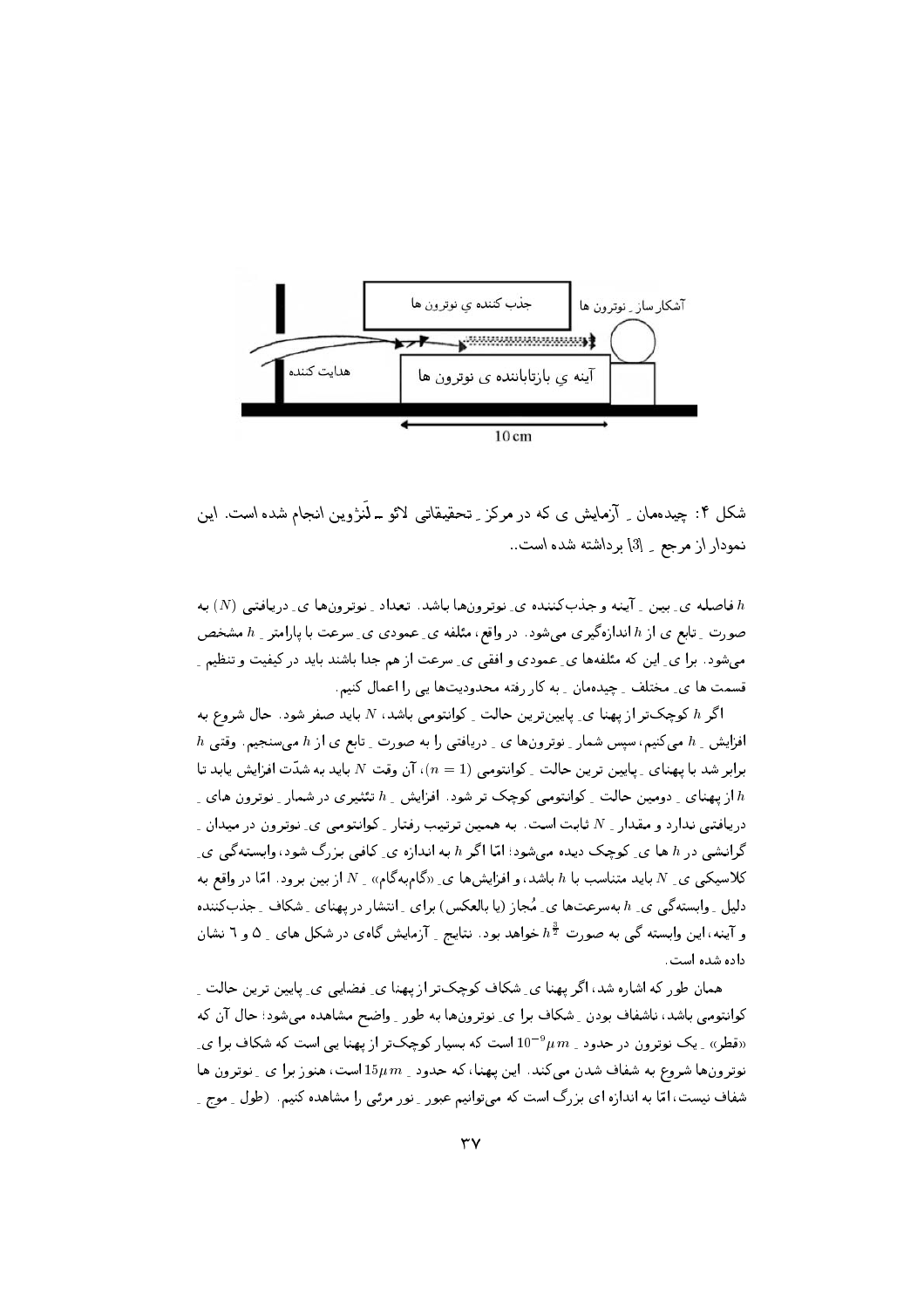

شکل ۵: منحنی ی ِ دریافت ِ نوترون بر حسب ِ ارتفاع ِ جذبِکننده از سطح ِ بازتاباننده ی ِ امواج - نوترونی در صفحه ی ِ نیمِلگاریتمی رسم شده است. دایرهها، نقاط - تجربی اند. منحنی ای که با خط ِ پیوسته کشیده شده منحنی ی ِ کلاسیکی است. خطها ی ِ صاف ِ افقبی مقادیر ِ مربوط به زمینه ی ِ آشکارساز و ناپقینبی ی ِ اندازه گیری شده در هنگام ِ خاموش بودن \_ چشمه ي\_ نوتروني را نشان مي دهد. اين نمودار از مرجع \_ [3] برداشته شده است..

نور \_ مرئي تقريباً 60 برابر \_ طول \_ موج \_ نوترونها است.) اين مشاهده دليل ي است بر اين واقعيت که شکاف واقعاً باز شده و قابل ¸ تنظیم است. تحلیل ¸ دقیق ¸ آزمایش به ما اجازه میدهد احتمال ¸ هر گونه خطا ی ِ سیستماتیک ی را در این آزمایش از بین ببریم. بدیهی است که اختلاف در نتایج ِ دریافت ِ نوترونِها از این واقعیت ناشی می شود که اثر ِ میدان ِ گرانشی ی ِ زمین بر نوترونِها زیاد نیست. مشاهدهی ِ ِ آزمایش گاهی در مورد ِ حالتها ی ِ کوانتومی ی ِ نوترونها در میدان ِ گرانشی ی ِ زمین یک اثبات ِ «عام» از خواص ِ کوانتومی ی ِ مادّه است که با نظریهها ی ِ کلاسیک و کوانتومی ای که در بخش 1 بیان شد، مطابقت دارد.

پدیده ای که در این مقاله بیان شد، میتواند پایه ی ِ تحقیقها ی ِ مربوط به خواص ِ اساسی ی ِ ماده باشد. مثلاً شاید بتوان با استفاده از گذارها ی ِ تشدیدی بین ِ چنین ترازها ی ِ باریک ی، تحلیل ِ ِ دقیق ی از تناسب ِ بین ِ جرمها ی ِ لختی و گرانشی ِ ِ دْرّات ِ بنیادی (از جمله نوترون) ارائه داد.

> $\overline{5}$ مرجعها